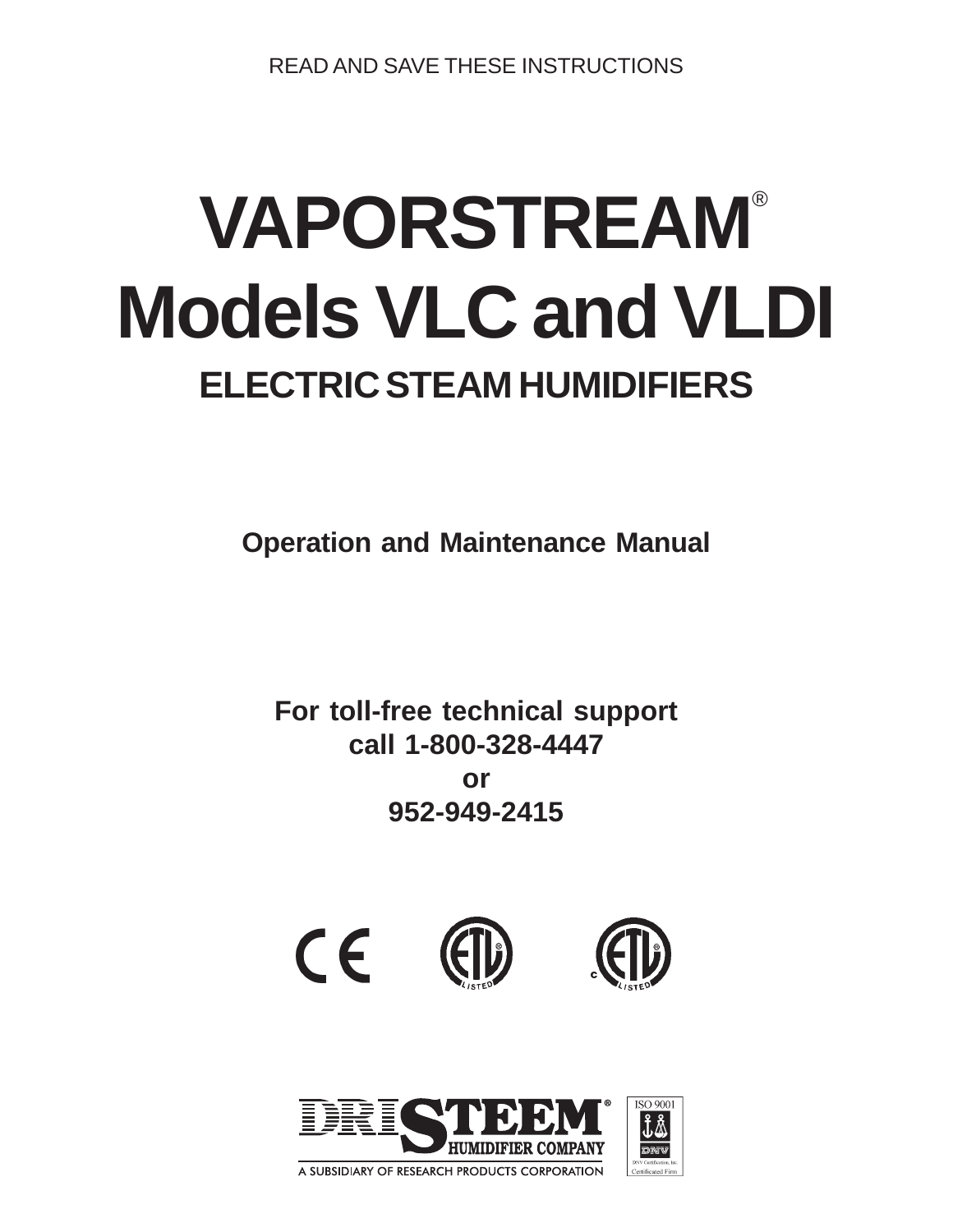## **General information**

## **In this document**

| This document contains the following: |  |
|---------------------------------------|--|
|                                       |  |
|                                       |  |
|                                       |  |
|                                       |  |
|                                       |  |
|                                       |  |
|                                       |  |
|                                       |  |
|                                       |  |
|                                       |  |

## **Troubleshooting**

The *VAPOR-LOGIC® <sup>3</sup> Installation and Operation Manual* is a comprehensive operation manual – refer to it for troubleshooting information.

## **VLC/VLDI start-up procedure**

#### **CAUTION: Only qualified electrical personnel should perform start-up procedure.**

Verify that the VAPORSTREAM humidifier, controls, piping, electrical connections, steam supply, and dispersion unit(s) are installed according to the following:

- *VAPOR-LOGIC® <sup>3</sup> Installation and Operation Manual*
	- Installation section
	- Installation checklist
- *VAPORSTREAM® General Installation Instructions: Models VLC and VLDI*
- Ladder style wiring diagram (inside control cabinet)
- External connections wiring diagram (inside control cabinet)
- Heater connections wiring diagrams (inside heater terminal cover)
- All governing codes

Verify that electrical connections in the control cabinet and at the humidifier are secure before applying power. (Torque requirements are in the *VAPORSTREAM® General Installation Instructions: Models VLC and VLDI*.)

**IMPORTANT:** Make sure that all electrical covers are closed and secure before turning on electrical power. These include the following:

- Heater terminal cover on humidifier
- Control cabinet door

Verify that the humidifier is mounted level and securely supported before filling with water (see the operating weights in the *VAPORSTREAM® General Installation Instructions: Models VLC and VLDI*). Verify that the humidifier is level front to back and side to side after it is full of water.

Refer to the following sections in the *VAPOR-LOGIC® 3 Installation and Operation Manual*:

- Operation section
- Start-up checklist (it is critical that the installer follow this checklist)

During start-up, do not leave the humidifier unattended.

Monitor humidifier operation through multiple fill cycles - the humidifier operating status appears on the keypad/display.

Water skims from the humidifier after every fill cycle. Adjust the amount of skim by increasing or decreasing the skim time (see the *VAPOR-LOGIC® <sup>3</sup>Installation and Operation Manual*). However, at start-up, DRI-STEEM recommends initially running the humidifier with the factory default setting for skim time. (See the "VLC/VLDI operation information" section on the next page.)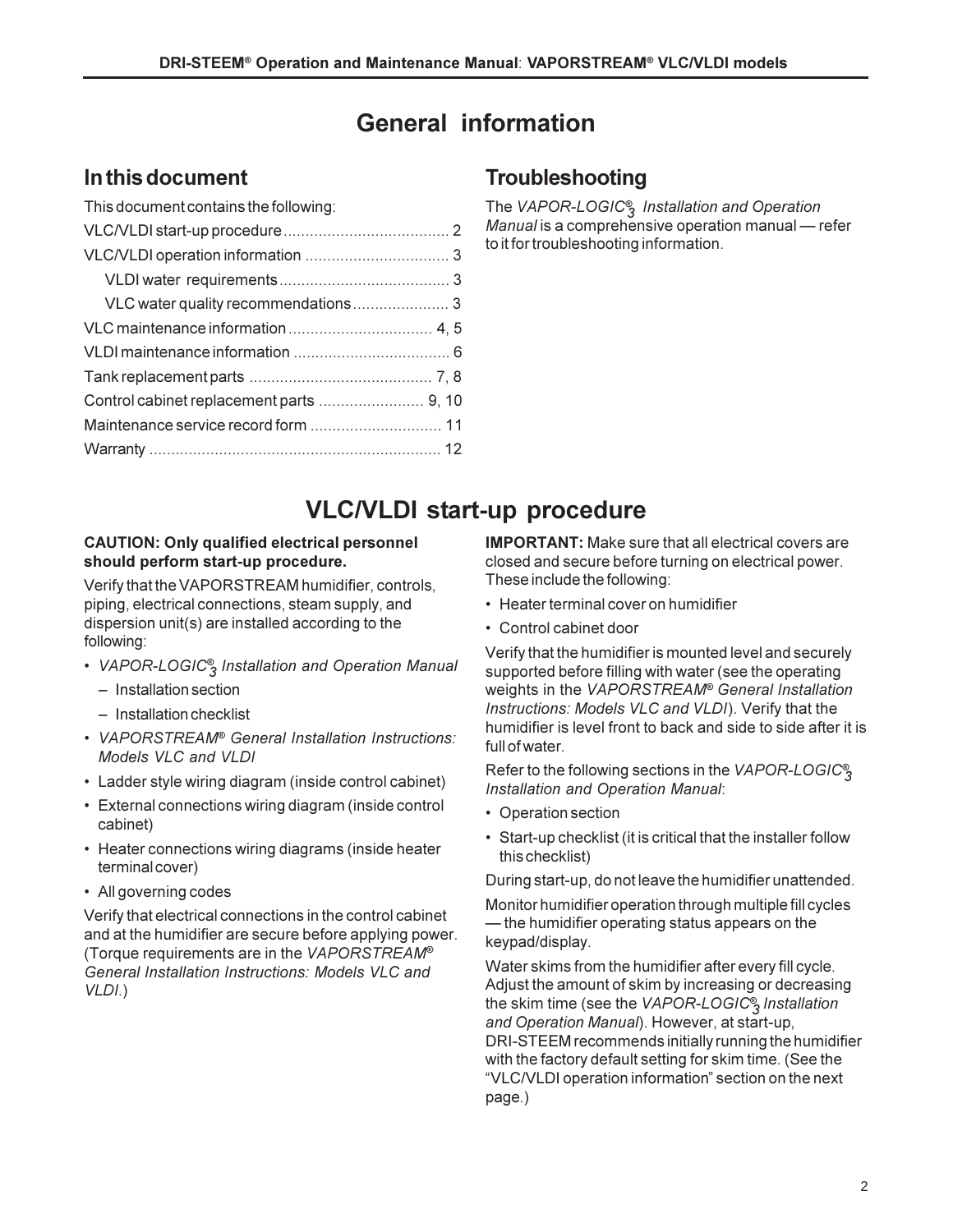## **VLC/VLDI operation information**

The *VAPOR-LOGIC® <sup>3</sup> Installation and Operation Manual* is a comprehensive operation manual – refer to it for information regarding the following features:

- Keypad/display, setup, and menu information
- Control input signals and functions
- Water level control systems
- Drain, flush, and skim
- Safety features
- Alarm screens and fault message

## **VLDI water requirements**

- No regular cleaning (regular inspections are advised)
- No regular skimming or drain and flush cycles
- Regular verification that water processing equipment is operating correctly. The presence of chlorides in improperly processed DI water eventually causes pitting and failure of the tank and its components.

## **VLC water quality recommendations**

The best way to determine how often your particular system needs maintenance is to remove the tank cover and inspect it for mineral deposits after three months of duty. Potable water carries a variety of minerals and other materials in a mix that varies from location to location. This variation in water quality, combined with the hours of operation and duty cycle, will determine your own unique maintenance schedule.

#### **Water quality makes a difference**

- Light to moderately hard water (2 to 10 grains hardness per gallon [35 mg/L to 170 mg/L]) requires:
	- Annual cleaning
	- Regular skimming
- High mineral content water (more than 10 grains hardness per gallon [more than 170 mg/L]) requires:
	- Cleaning frequency determined by use and water quality
	- Regular skimming
	- Periodic drain and flush cycles
- Softened water, which dramatically reduces mineral accumulation inside the standard water models, requires:
	- Increased skim time
	- No drain and flush cycles

(Note: solids, like silica, are not removed in the softening process.)

#### **Adjusting skim duration**

The skim time duration determines the quantity of water skimmed with each fill cycle. The skim time is field adjustable using the VAPOR-LOGIC<sub>3</sub> keypad.

Each time the VLC refills, it fills to an elevation near the lip of the skim overflow fitting. A portion of the refill water then flows to the drain carrying most of the minerals left by the previous evaporating cycle. This reduces the mineral concentration, thereby reducing the frequency of cleaning needed.

The heated water that flows to the drain is a cost of operation. Cleaning the humidifier is also an operational cost. Therefore, DRI-STEEM recommends that the user observe and adjust the skimming quantity to achieve a balance between minimizing mineral buildup and conserving hot water.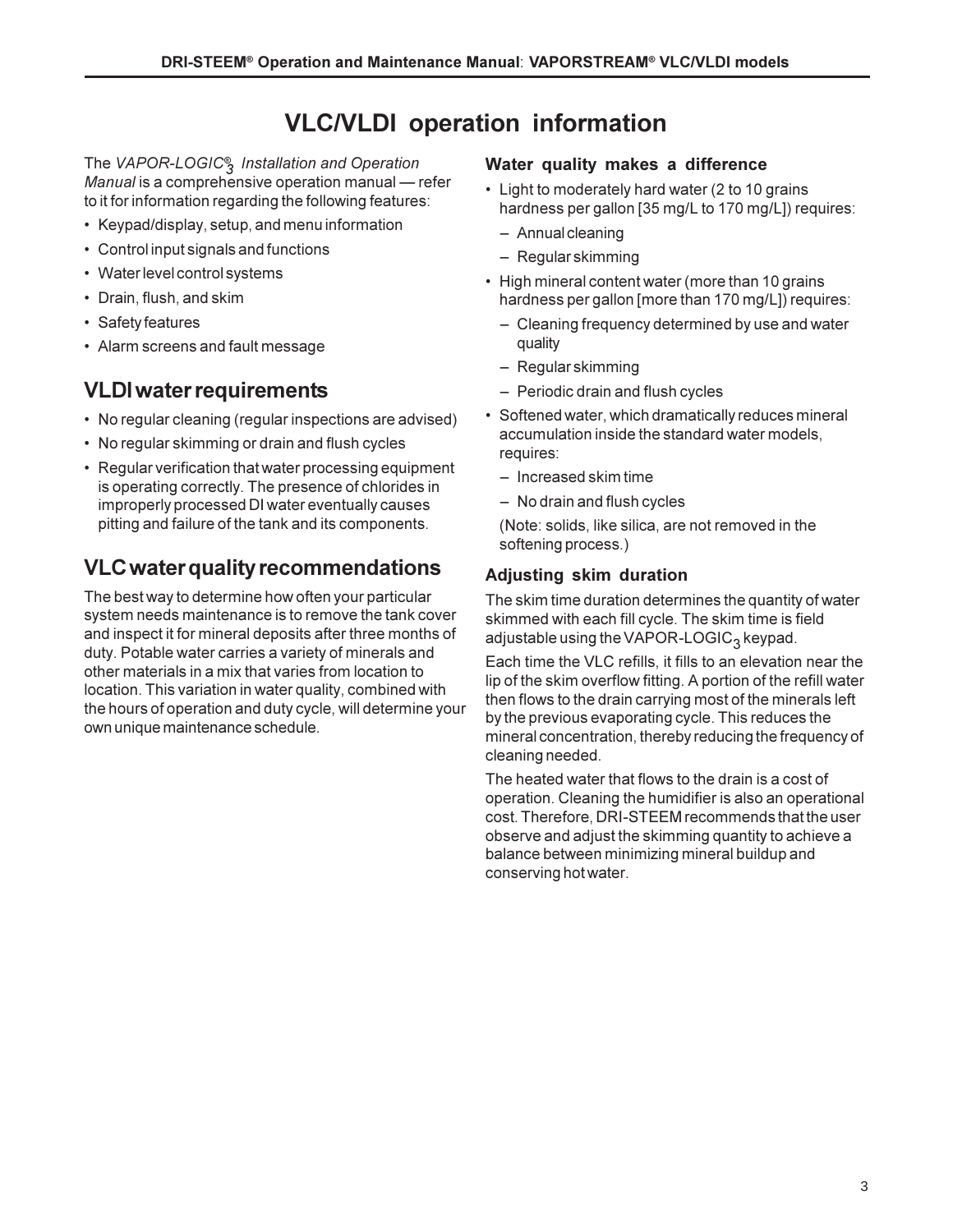## **VLC maintenance information**

## **Cool down**

Before performing any maintenance, allow the tank to cool down.

- Insulated and uninsulated tanks will have hot surfaces.
- Verify that there is no call for humidity and that the Aquastat set point is less than room temperature (Set Up screens) so the heaters do not energize while cooling down the tank.
- **Standard drain valve:**
	- Manually open the drain valve by moving the valve lever located on the back of the drain valve to the manual open position.
	- The fill valve eventually opens.
	- $-$  Let the fill water run until the tank is cooled; then shut off the field-installed manual supply water shut-off valve.
	- $-$  Let the tank drain; then manually close the drain valve.
- **Alternative drain valves:**
	- For drain valves without the manual open lever, use the keypad to perform the cool down process. Refer to *VAPOR-LOGIC® <sup>3</sup>Installation and Operation Manual*.
	- Go into the control modes screen and select **Manual Drain**.
	- Allow approximately half the water to drain out of the tank.
	- In the control modes screen select **Auto**; the fill valve opens and the humidifier cools down.
	- When the fill valve closes, select **Manual Drain** in the control modes screen and let the tank drain dry. The humidifier should be cool enough to work on.

## **Safety**

**IMPORTANT:** When performing maintenance on the VLC humidifier,

- Always switch the keypad control mode to **Standby**.
- Place all power disconnects in **OFF** position and lock in **OFF** position.
- Close the field-installed manual supply water shut-off valve.

## **Inspection**

#### **Annual (also recommended when maintenance is performed)**

- Inspect tank and gaskets for leaks.
- Measure current draw of heaters and verify amp values per stage by comparing to the wiring diagram located inside the control cabinet . This identifies any burned out heaters. (Only qualified electrical personnel should perform this task.)
- All safety devices in the control circuit should be cycled on and off to verify they are functioning. These include:
	- High limit
	- Airflow proving switch
	- $-$  Low water level probe  $-$  pullout probe plugs and heaters should de-energize.

### **Seasonal (or as required, depending on water quality)**

#### **Cleaning tank**

- Remove cleanout plate; slide the cleanout tray out (when provided) and dispose of any loose scale that has collected in the tray.
- Remove any additional scale that has accumulated on the bottom of the humidifier  $tanh \rightarrow this$  should be done before the scale buildup reaches the bottom of the heaters.
- Inspect the area inside the tank in front of the drain valve fitting and thoroughly clean all scale and mineral buildup from that area.

**continued . . .**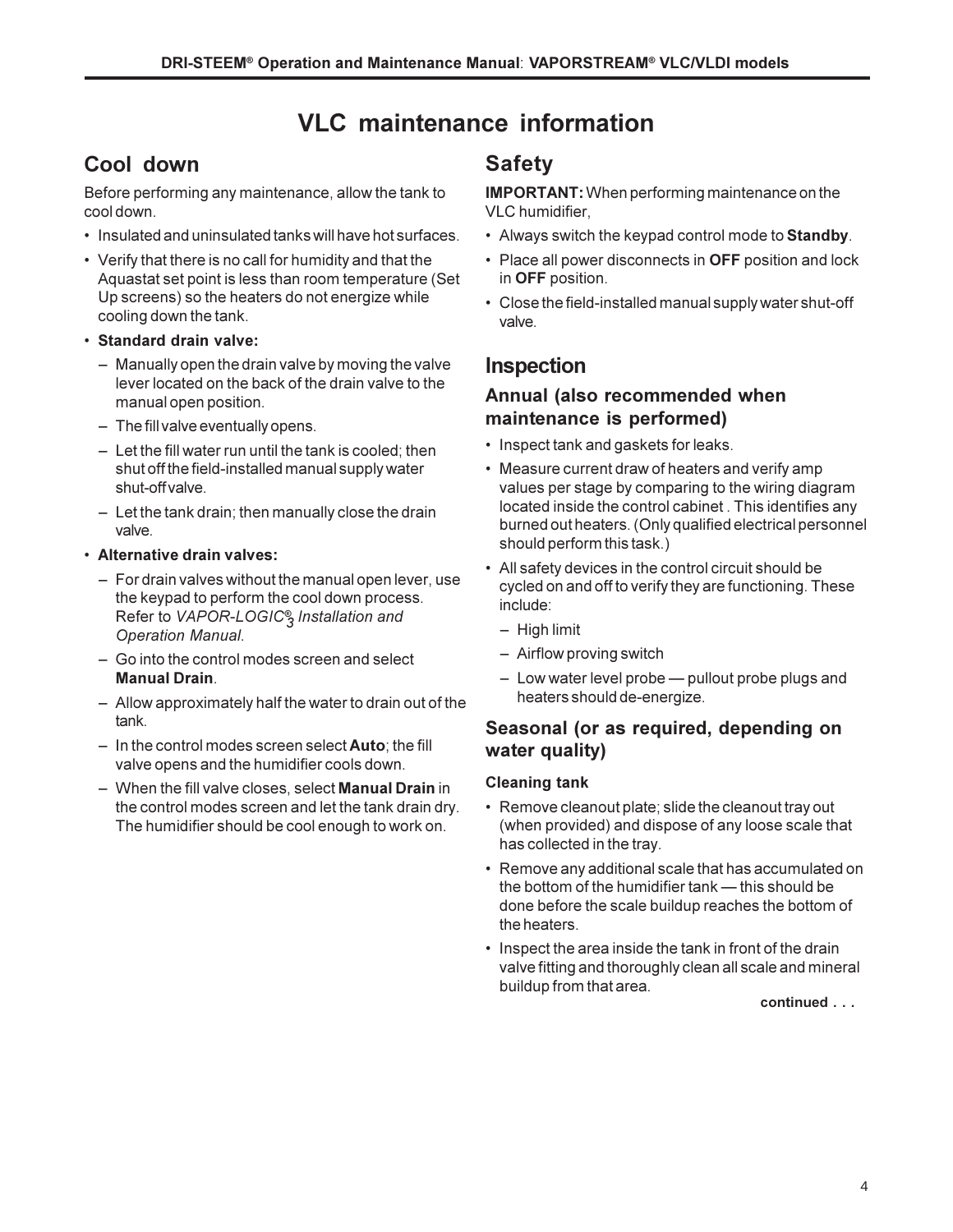## **VLC maintenance information, continued**

#### **Cleaning the probes**

- The probe assembly is located under the heater terminal cover. Access the probe assembly through the probe cover located on the end of the heater terminal cover.
- Disconnect the probe plug and cable assembly and unscrew the probe rod assembly from the VLC humidifier probe housing.
- Inspect the probe housing and clean, ensuring that all the housing passageways are clear. You can remove the housing from the holding bracket by removing the humidifier cover and sliding the housing horizontally toward the open end of the bracket.
- The scale should flake off easily from the probe assembly rods.
- The bottom 3/8" (10 mm) is the sensing portion of the probe rod; it should be brushed clean with a wire brush, abrasive pad, or steel wool.
- Inspect the composite plastic probe rod assembly for any signs of cracking, roughness, or deterioration. If found, replace probe assembly.
- Reassemble the probe assembly.

#### **Cleaning skim overflow port**

- Water should drain from the skimmer drain pipe after each fill cycle. This should be verified visually by a weekly inspection.
- Loosen deposits in and around the skimmer overflow port with a long tool such as a screwdriver.
- If flow through the water seal/ P-trap is diminished due to mineral accumulation,
	- Remove the water seal piping from the humidifier and flush out.
	- $-$  Replace the water seal with new piping if the minerals have hardened in the water seal.
	- $-$  Installing a union at the base of the water seal will help for cleaning purposes if water quality causes the water seal to become clogged with scale often.

When the maintenance requirements are complete,

- Slide cleanout tray back into the tank.
- Hook the tab on the backside of the cleanout plate over the edge of the cleanout tray and slide the cleanout plate over the tank studs.
- Tighten down the nuts on the cleanout plate.
- Verify that the probe rod holder is secure and that the probe plug and cable assembly is plugged into the probe rod holder.
- Replace and secure all covers and doors.
- Verify that the drain valve assembly is in the closed position.
- Turn on the water supply.
- Turn on the electrical power.
- Do not leave humidifier unattended. Allow the humidifier to cycle through multiple fill cycles and verify that the humidifier cover, cleanout plate, and probe holder gasket are not leaking.

#### **Off-season maintenance**

- Perform complete inspection and cleaning of the following:
	- Heaters
	- Probe rods
	- Skimmer port and water seal
	- Cleanout tray and humidifier tank
- After cleaning, the humidifier should remain empty until humidification is required.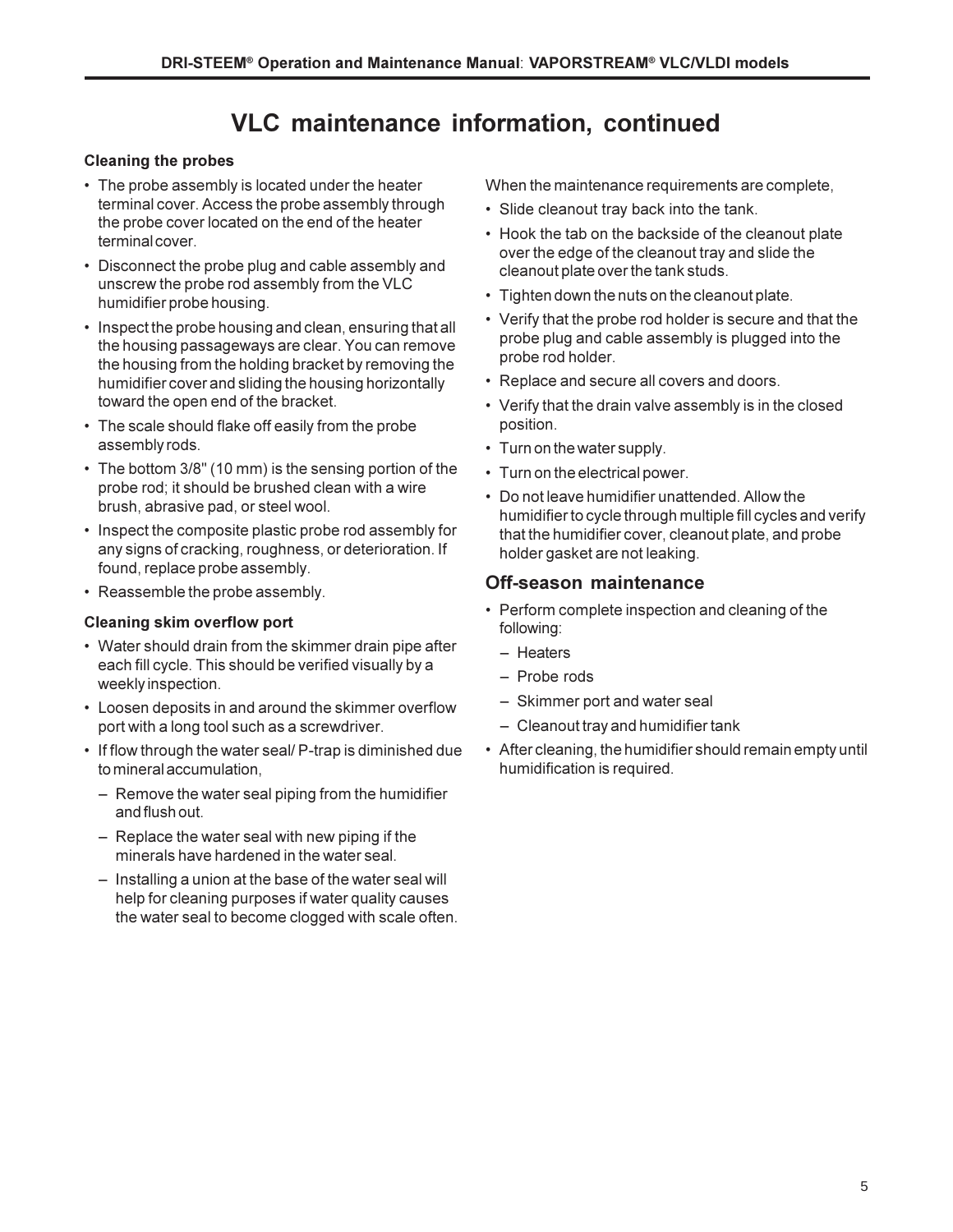## **VLDI maintenance information**

## **Cool down**

Before performing any maintenance allow the tank to cool down.

- Insulated and uninsulated tanks will have hot surfaces.
- Verify that there is no call for humidity and that the Aquastat set point is less than room temperature (Set Up screens) so the heaters do not energize while cooling down the tank.
- **Standard drain valve:**
	- $-$  Manually open the drain valve.
	- $-$  The float valve opens.
	- $-$  Let the fill water run until the tank is cooled; then shut off the field-installed manual supply water shut-off valve.
	- $-$  Let the tank drain; then manually close the drain valve.
- **End-of-season drain option:**
	- Use the keypad to perform the cool down process. Refer to *VAPOR-LOGIC® <sup>3</sup>Installation and Operation Manual*.
	- Go into the control modes screen and select **Manual Drain**.
	- Allow approximately half the water to drain out of the tank.
	- In the control modes screen select **Auto**; the fill valve opens and the humidifier cools down.
	- When the fill valve closes, select **Manual Drain** in the control modes screen and let the tank drain completely dry. The humidifier should be cool enough to work on.

## **Safety**

**IMPORTANT:** When performing maintenance on the VAPORSTREAM humidifier,

- Always switch the keypad control mode to **Standby**.
- Place all power disconnects in **OFF** position and lock in **OFF** position.
- Close the field-installed manual supply water shut-off valve.

## **Inspection**

#### **Annual (also recommended when maintenance is performed)**

- Inspect tank and gaskets for leaks.
- Measure current draw of heaters and verify amp values per stage by comparing to the wiring diagram located inside the control cabinet. This identifies any burned out heaters. (Only qualified electrical personnel should perform this task.)
- All safety devices in the control circuit should be cycled on and off to verify they are functioning. These include:
	- $-$  High limit
	- Air flow proving switch
	- Low water cut-off switch
- Verify that the float valve is closing off. If the float valve will not shut off, there may be particulate on the valve seat, or the stopper may be worn and need replacing.

As long as mineral-free water is used in the VLDI, no cleaning or flushing of the humidifier should be necessary.

## **Off-season maintenance**

- Perform a complete inspection of the following:
	- Heaters
	- Float valve
	- Low water cut off switch
	- Humidifier tank and gaskets
- After inspection, the humidifier should remain empty until humidification is required.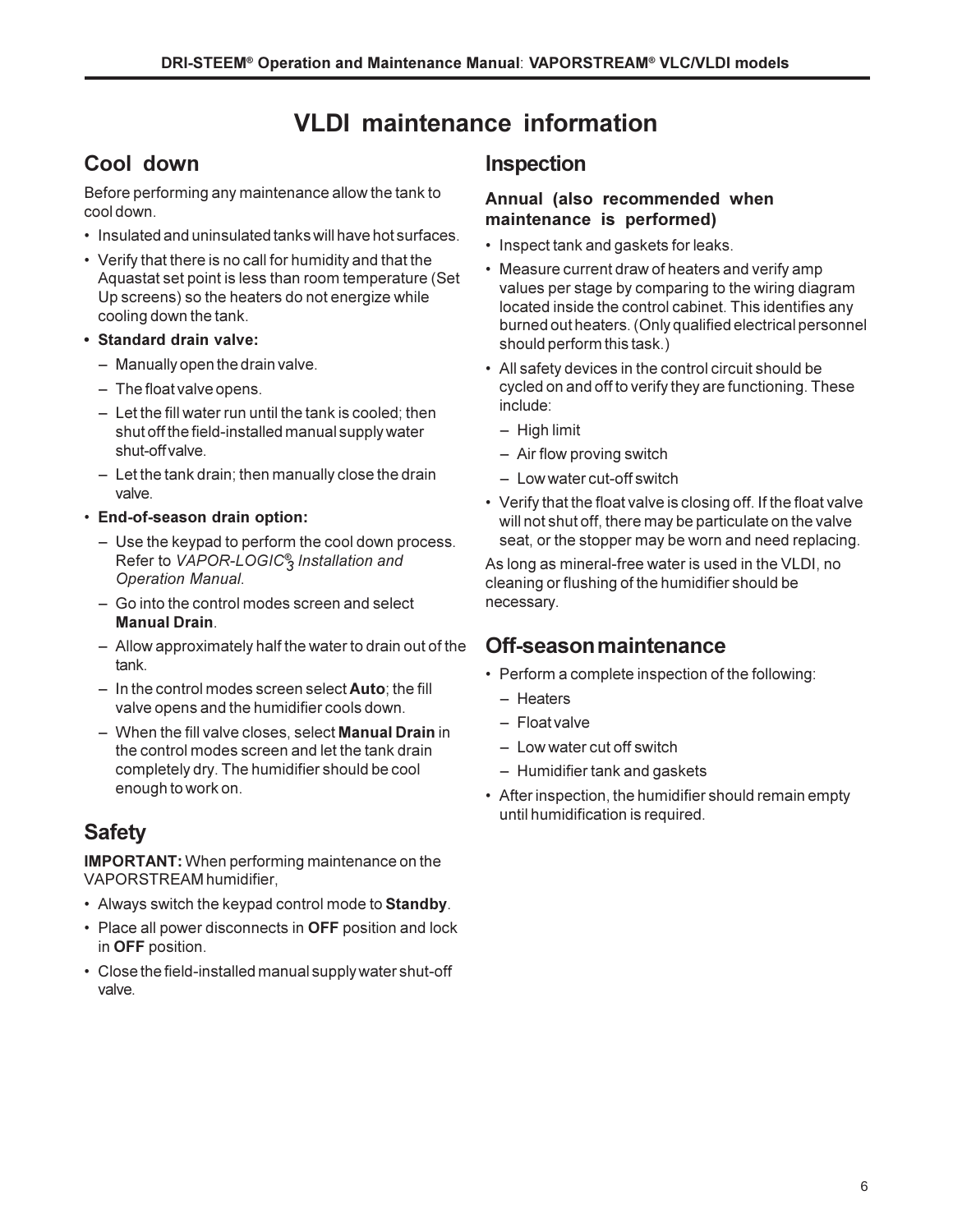**Tank replacement parts**

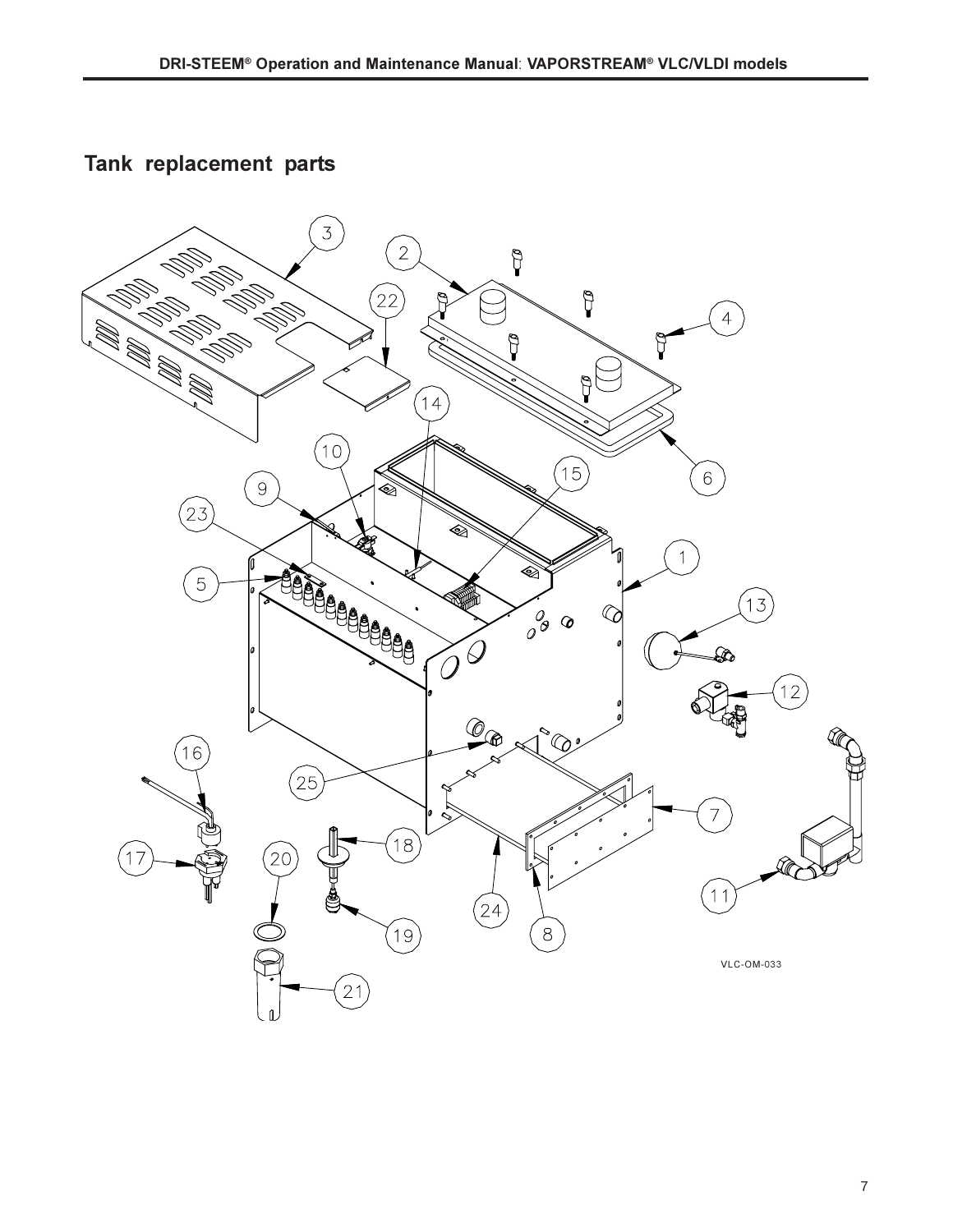Tank replacement parts list<br>Note: Components may be in different location or orientation than shown in drawing on previous page.

| No.            | Description                 | Models used             | Part no.   |
|----------------|-----------------------------|-------------------------|------------|
| $\mathbf{1}$   | <b>Tank</b>                 | All                     |            |
| 2              | Cover, one heater           | One heater              | 167710-*   |
| $\overline{2}$ | Cover, three heater         | Three heater            | 167715-*   |
| 2              | Cover, six heater           | Six heater              | 167720-*   |
| 2              | Cover, nine heater          | Nine heater             | 167725-*   |
| 2              | Cover, twelve heater        | Twelve heater           | 167730-*   |
| 3              | Cover, heater louvered      | All                     | 167745-*   |
| 4              | Knob, T-handled utility     | All                     | 700725     |
| 5              | Heater                      | All                     | 409600-*   |
| 6              | Gasket, cover               | All                     | 160691-*   |
| $\overline{7}$ | Cleanout plate              | All                     | 165472     |
| 8              | Gasket, cleanout plate      | All                     | 308225     |
| 9              | Switch, door interlock      | All                     | 408475     |
| 10             | Thermal cut-out             | All                     | 409560-001 |
| 11             | Drain valve assembly        | All                     | $\star$    |
| 12             | Fill valve assembly         | <b>VLC and EOSD</b>     | $\star$    |
| 13             | Float valve assembly        | <b>VLDI</b>             | $\star$    |
| 14             | Temperature sensor          | All                     | 405760-002 |
| 15             | DIN rail mounted components | All                     | $\star$    |
| 16             | Probe plug assembly         | <b>VLC</b>              | 406050-101 |
| 17             | Probe assembly              | <b>VLC</b>              | 406015     |
| 18             | Low water tube              | <b>VLDI</b>             | 167790     |
| 19             | Low water cut-out switch    | <b>VLDI</b>             | 408420-002 |
| 20             | Gasket, probe               | All                     | 309750-004 |
| 21             | Probe housing               | All                     | 308500     |
| 22             | Probe cover                 | All                     | 167746     |
| 23             | Buss bar                    | All                     | $\star$    |
| 24             | Cleanout tray               | 6, 9, and 12 heater VLC | 167770-*   |
| 25             | Plug, 3/4" NPT              | All                     | 250192-075 |

\* Specify humidifier model and serial numbers when ordering.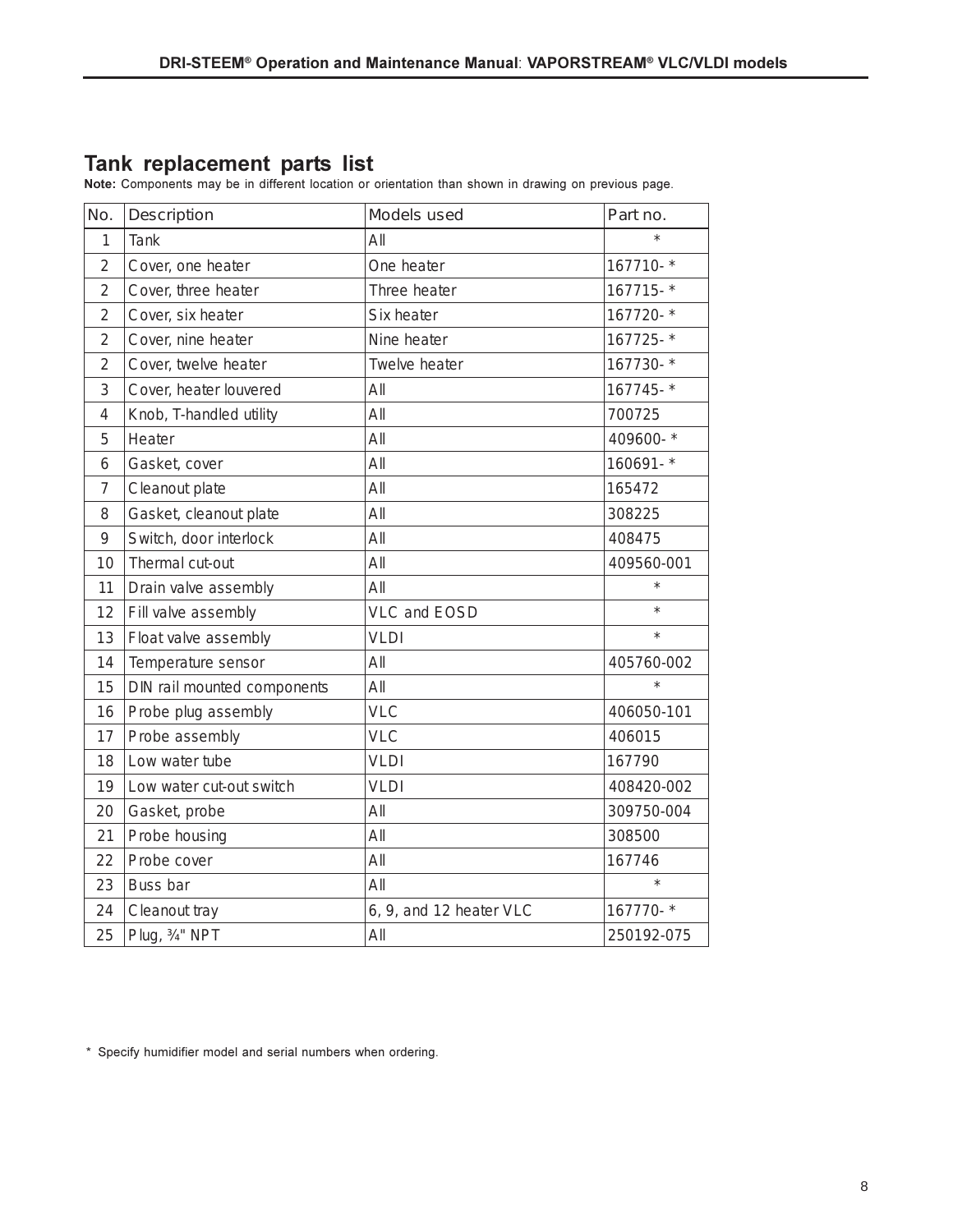## Control cabinet replacement parts (See next page for European parts.)



| No.            | Description                                           | Models used                     | Part no.   |
|----------------|-------------------------------------------------------|---------------------------------|------------|
| 1              | Wire channel, 1" x 1"                                 | All                             | 408999-001 |
| $\overline{2}$ | Wire channel, cover                                   | AlI                             | 408999-002 |
| 3              | Contactor                                             | Standard                        | 407001-*   |
| 3              | Contactor, 3-pole mercury                             | Mercury contactor option        | 407004-*   |
| 4              | Fuse holder                                           | Model and voltage dependent     | $\star$    |
| 5              | Fuse                                                  | Model and voltage dependent     | $\star$    |
| 6              | Power block                                           | Model and voltage dependent     | $\star$    |
| 7              | Cover for power block                                 | Model and voltage dependent     | $\star$    |
| 8              | Transformer, 24 V                                     | All                             | $\star$    |
| 9              | Transformer, 120 V                                    | SDU or AREA-TYPE™fan dispersion | $\star$    |
| 10             | Relay socket                                          | All                             | 407900-011 |
| 11             | Relay, 24V DPDT                                       | All                             | 407900-016 |
| 12             | Terminal end bracket                                  | AII                             | 408252-006 |
| 13             | Board, VAPOR-LOGIC <sup>®</sup> , main microprocessor | All                             | 408491-001 |
| 14             | Board, VAPOR-LOGIC, VAPORSTREAM expansion             | Multiple stage                  | 408490-003 |
| 15             | Circuit breaker, single pole                          | AII                             | 406775-*   |
| 16             | 20 amp DIN rail terminal                              | AlI                             | 408252-001 |
| 17             | Terminal ground                                       | All                             | 408252-010 |
| 18             | <b>SSR</b>                                            | SSR control                     |            |
| 19             | Gasket, SSR                                           | <b>SSR</b> control              | $\star$    |
| 20             | Cover, SSR                                            | <b>SSR</b> control              | 165545     |
| 21             | Ribbon cable                                          | Multiple stage                  | 408490-016 |
| 22             | Board, VAPOR-LOGIC <sub>3</sub> keypad                | All                             | 408491-002 |
| 23             | VAPOR-LOGIC, jack w/plate                             | Mounted keypad                  | 408490-017 |
| 24             | Cable assembly, VAPOR-LOGIC <sub>3</sub> keypad       | All                             | 408490-*   |
| 25             | Door interlock, electric switch                       | Door interlock option           | 408470     |
| 26             | Expansion board bracket                               | Multiple stage                  | 167748     |

\* Specify humidifier model and serial numbers when ordering.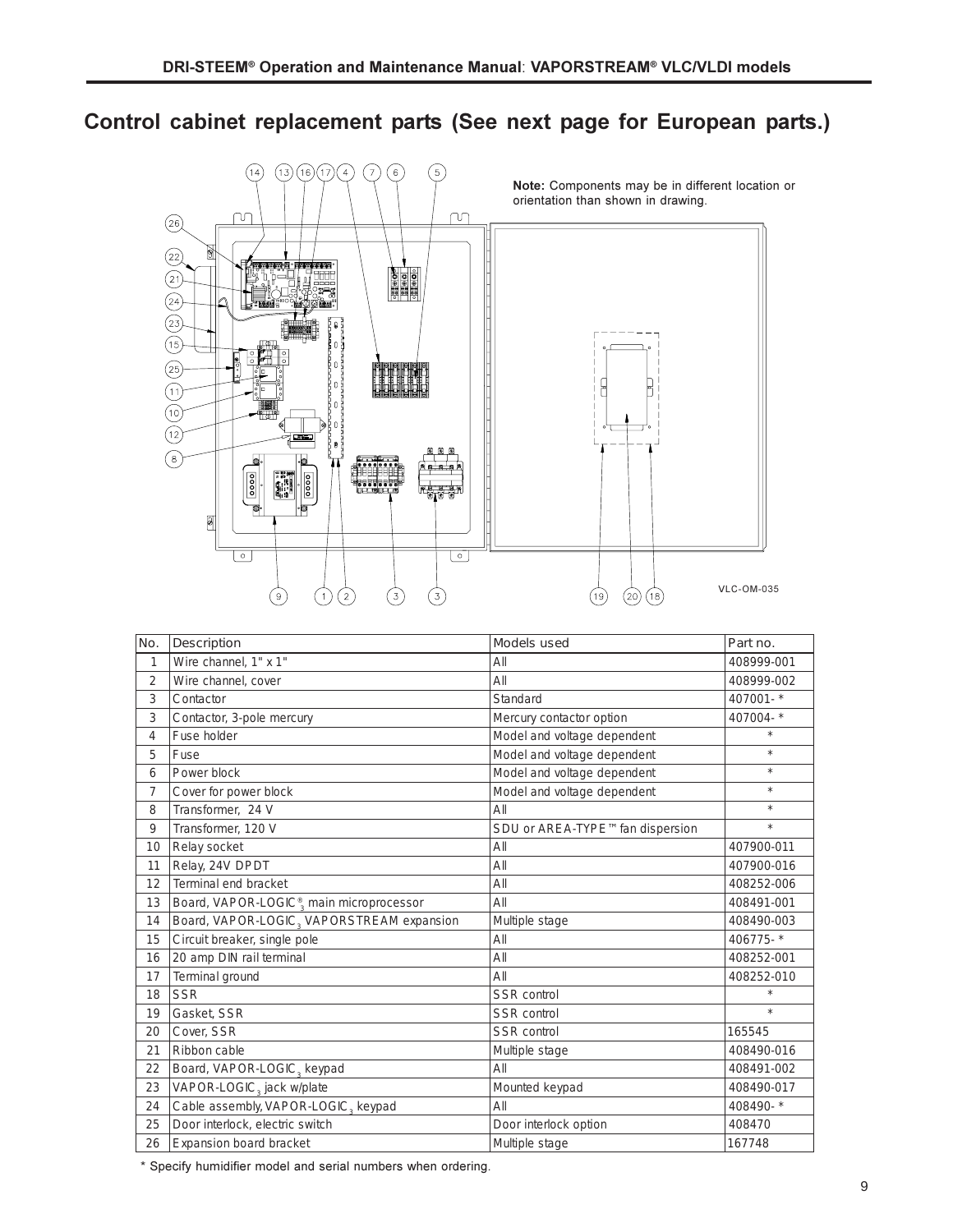

## European control cabinet replacement parts

| No.            | Description                                           | Models used                       | Part no.     |
|----------------|-------------------------------------------------------|-----------------------------------|--------------|
| 1              | Wire channel, 1" x 1"                                 | AlI                               | 408999-001   |
| $\overline{2}$ | Wire channel, cover                                   | AII                               | 408999-002   |
| 3              | Contactor                                             | All                               | 407001-*     |
| 4              | Circuit breaker, single pole                          | All                               | 406775-*     |
| 5              | Circuit breaker, three pole                           | All                               | 406776-*     |
| 6              | Power block                                           | Model and voltage dependent       |              |
| $\overline{7}$ | Cover for power block                                 | Model and voltage dependent       | $\star$      |
| 8              | Transformer, 24 V                                     | All                               |              |
| 9              | Transformer, 120 V                                    | SDU or AREA-TYPE™fan dispersion   | 408996-011   |
| 10             | Relay socket                                          | All                               | 407900-011   |
| 11             | Relay, 24V DPDT                                       | All                               | 407900-016   |
| 12             | Terminal end bracket                                  | All                               | 408252-006   |
| 13             | Board, VAPOR-LOGIC <sup>®</sup> , main microprocessor | All                               | 408491-001   |
| 14             | Board, VAPOR-LOGIC, VAPORSTREAM expansion             | Multiple stage                    | 408490-003   |
| 15             | Clear acrylic shield, primary voltage                 | Plexiglass/voltage barrier option | 406100-*     |
| 16             | Voltage barrier                                       | Plexiglass/voltage barrier option | 167747-*     |
| 17             | Voltage barrier, 4.25 x 1.50                          | Plexiglass/voltage barrier option | $167747 -$ * |
| 18             | <b>SSR</b>                                            | <b>SSR</b> control                |              |
| 19             | Gasket, SSR                                           | <b>SSR</b> control                | $\star$      |
| 20             | Cover, SSR                                            | <b>SSR</b> control                | 165545       |
| 21             | Ribbon cable                                          | Multiple stage                    | 408490-016   |
| 22             | Board, VAPOR-LOGIC, keypad                            | All                               | 408491-002   |
| 23             | VAPOR-LOGIC, jack w/plate                             | Mounted keypad                    | 408490-017   |
| 24             | Cable assembly, VAPOR-LOGIC, keypad                   | All                               | 408490-*     |
| 25             | Terminal ground                                       | All                               | 408252-010   |
| 26             | 20-amp DIN rail terminal                              | All                               | 408252-001   |
| 27             | Expansion board bracket                               | Multiple stage                    | 167748       |

\* Specify humidifier model and serial numbers when ordering.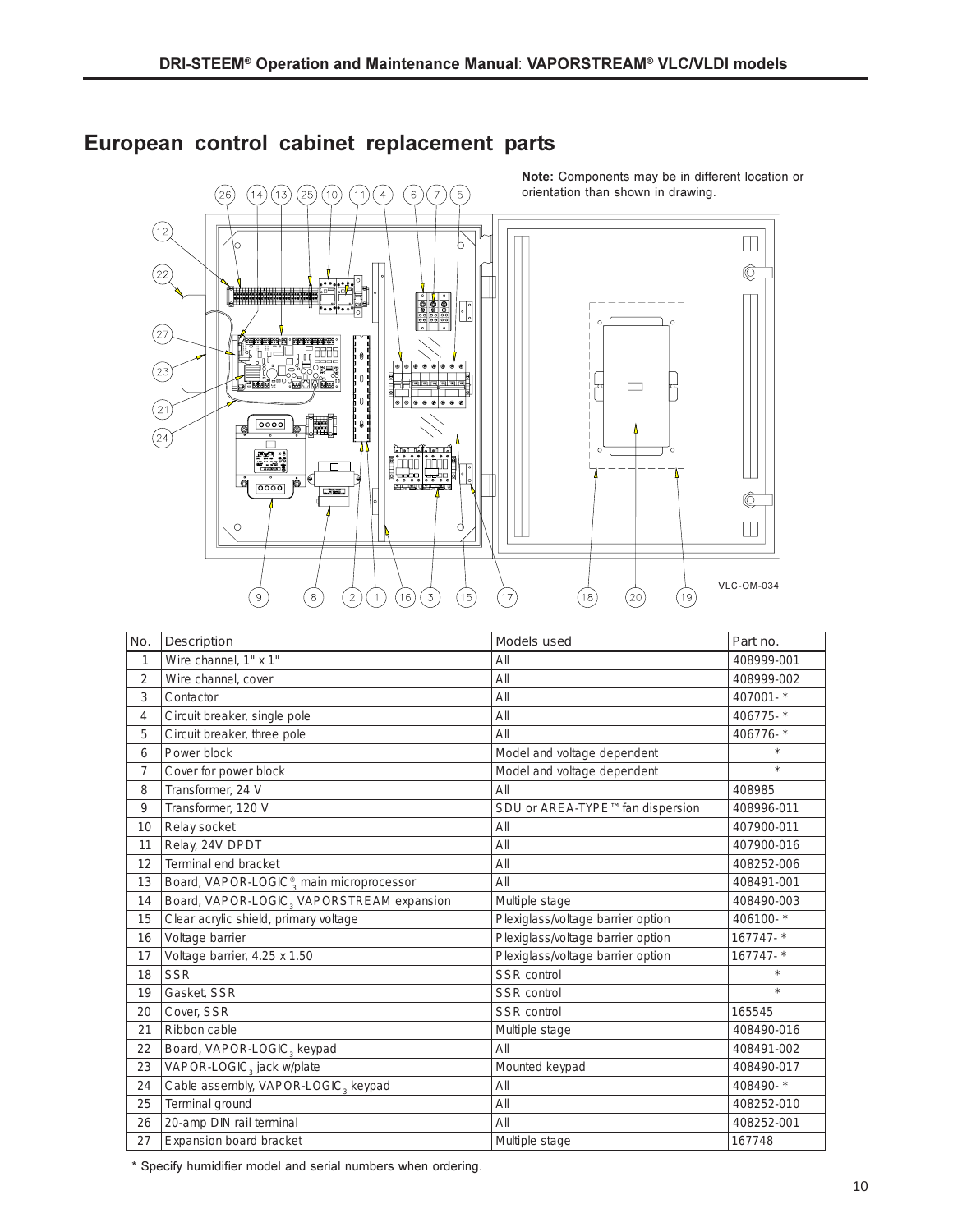## **MAINTENANCE SERVICE RECORD**

| <b>DATE</b><br><b>INSPECTED</b> | <b>PERSONNEL</b> | <b>OBSERVATION</b> | <b>ACTION PERFORMED</b> |
|---------------------------------|------------------|--------------------|-------------------------|
|                                 |                  |                    |                         |
|                                 |                  |                    |                         |
|                                 |                  |                    |                         |
|                                 |                  |                    |                         |
|                                 |                  |                    |                         |
|                                 |                  |                    |                         |
|                                 |                  |                    |                         |
|                                 |                  |                    |                         |
|                                 |                  |                    |                         |
|                                 |                  |                    |                         |
|                                 |                  |                    |                         |
|                                 |                  |                    |                         |
|                                 |                  |                    |                         |
|                                 |                  |                    |                         |
|                                 |                  |                    |                         |
|                                 |                  |                    |                         |
|                                 |                  |                    |                         |